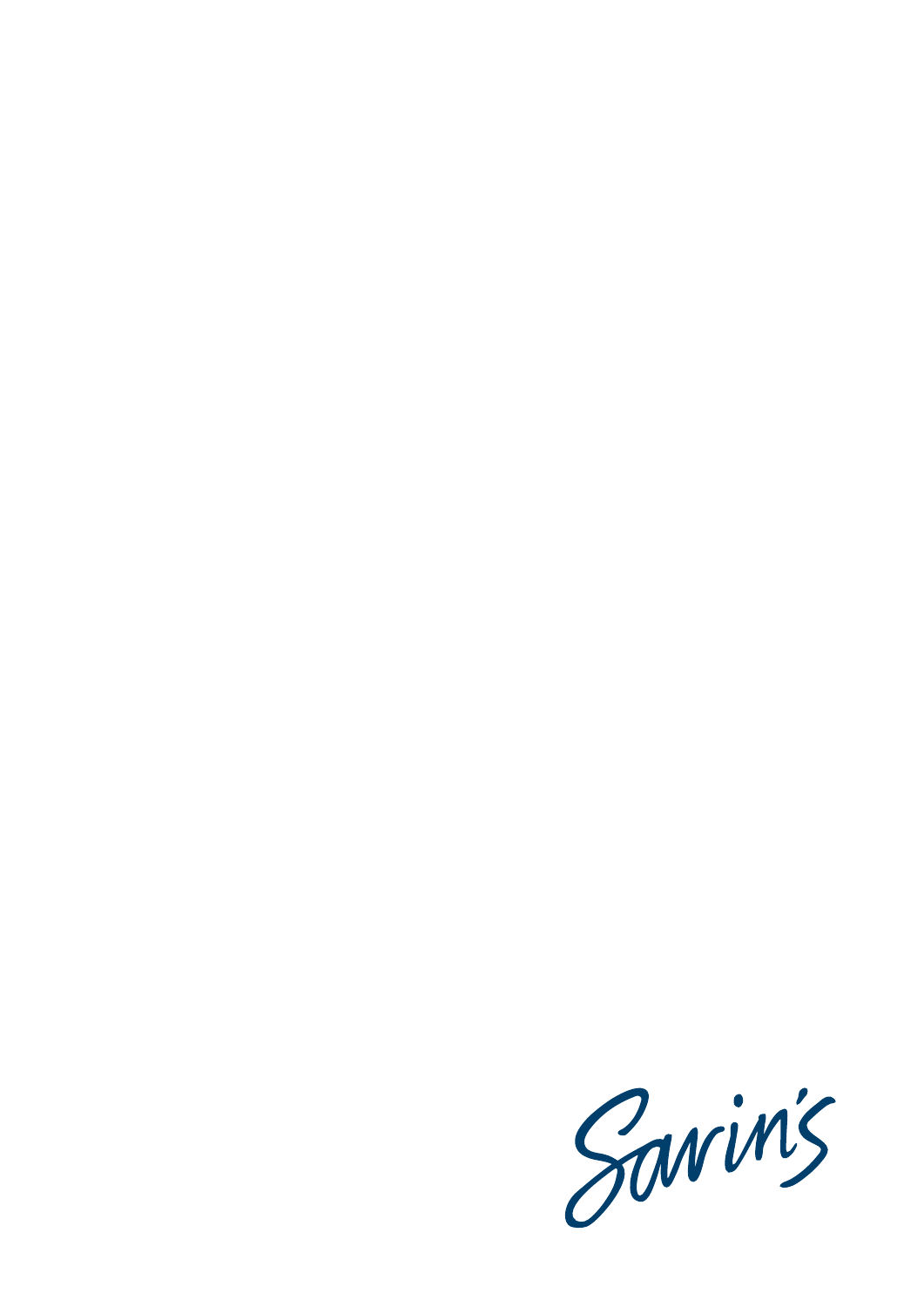

Sarin's Restaurant proudly supports our local produce

(df) dairy free, (gf) gluten free, (gfa) gluten free available, (v) vegetarian, (ve) vegan

Please note, not all ingredients are listed. Please speak with our staff regarding any dietary requirements. All of our (gf) dishes are made using gluten free ingredients, however some items are cooked in the deep fryer and may contain traces of gluten.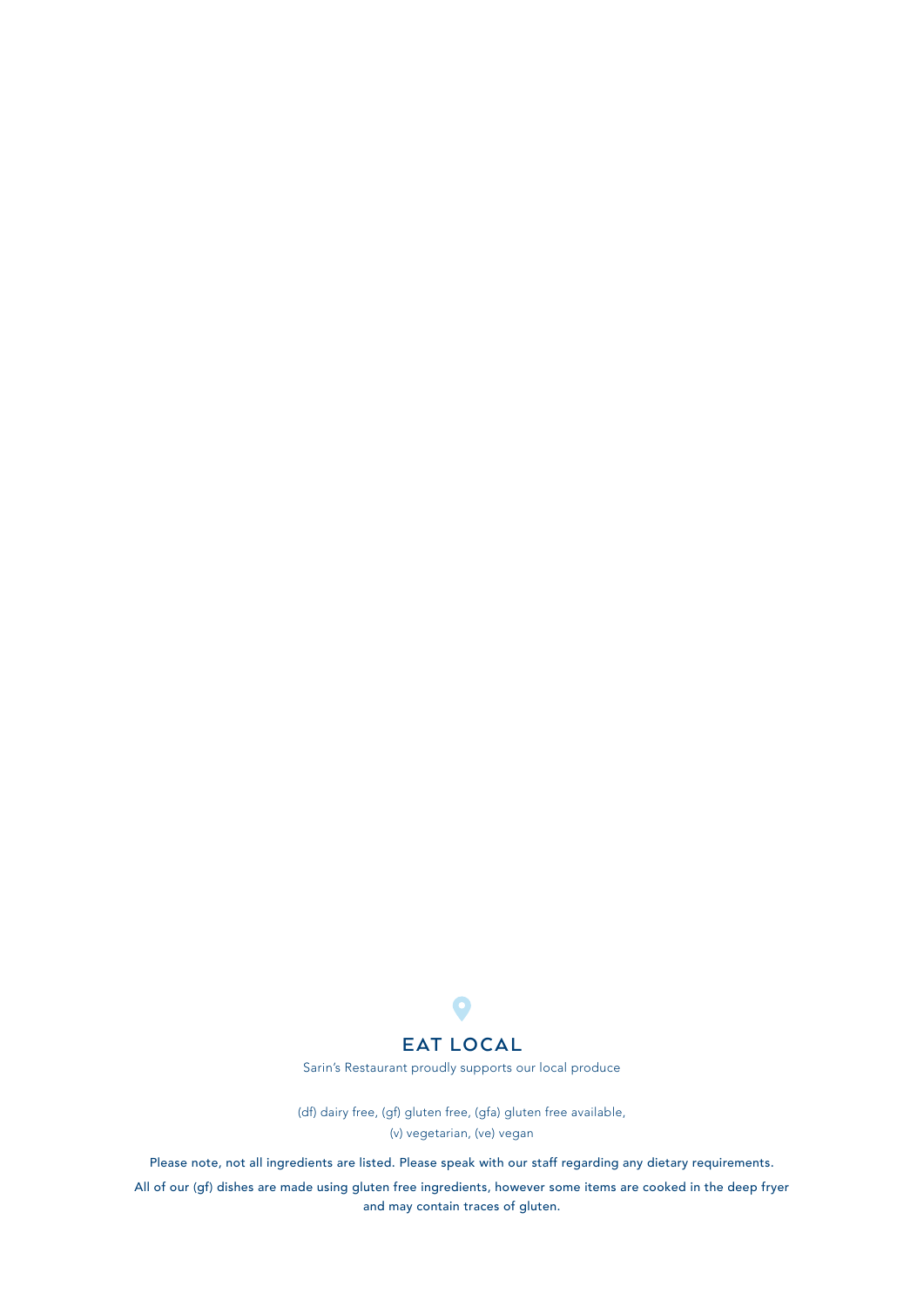| <b>ENTRÉES</b> | pizza bread, garlic butter, rosemary                                                                                     |
|----------------|--------------------------------------------------------------------------------------------------------------------------|
|                | see daily specials                                                                                                       |
|                | chorizo, Portuguese broth, spring onion, toasted sourdough                                                               |
|                | capsicum and mango salsa, coconut lime dressing                                                                          |
|                | passion fruit, avocado purée, fennel                                                                                     |
|                | Garlic Pesto Spencer Gulf King Prawns (gf)  29<br>garlic cream sauce, basil pesto, cherry tomatoes, steamed jasmine rice |
|                | caramelised granny smith apple, coconut and cider cream sauce                                                            |
|                | quinoa, zhoug dressing                                                                                                   |
|                | rocket, semi dried tomato, Italian glaze, toasted seeds                                                                  |

| <b>COFFIN BAY OYSTERS</b>                          | HALF IDOZ |  |
|----------------------------------------------------|-----------|--|
| lemon                                              |           |  |
| smoked paprika, lemon and parmesan butter          |           |  |
| capsicum and mango salsa, coconut lime vinaigrette |           |  |
| tamarind, palm sugar and coriander dressing        |           |  |
| bacon, kilpatrick sauce                            |           |  |
|                                                    |           |  |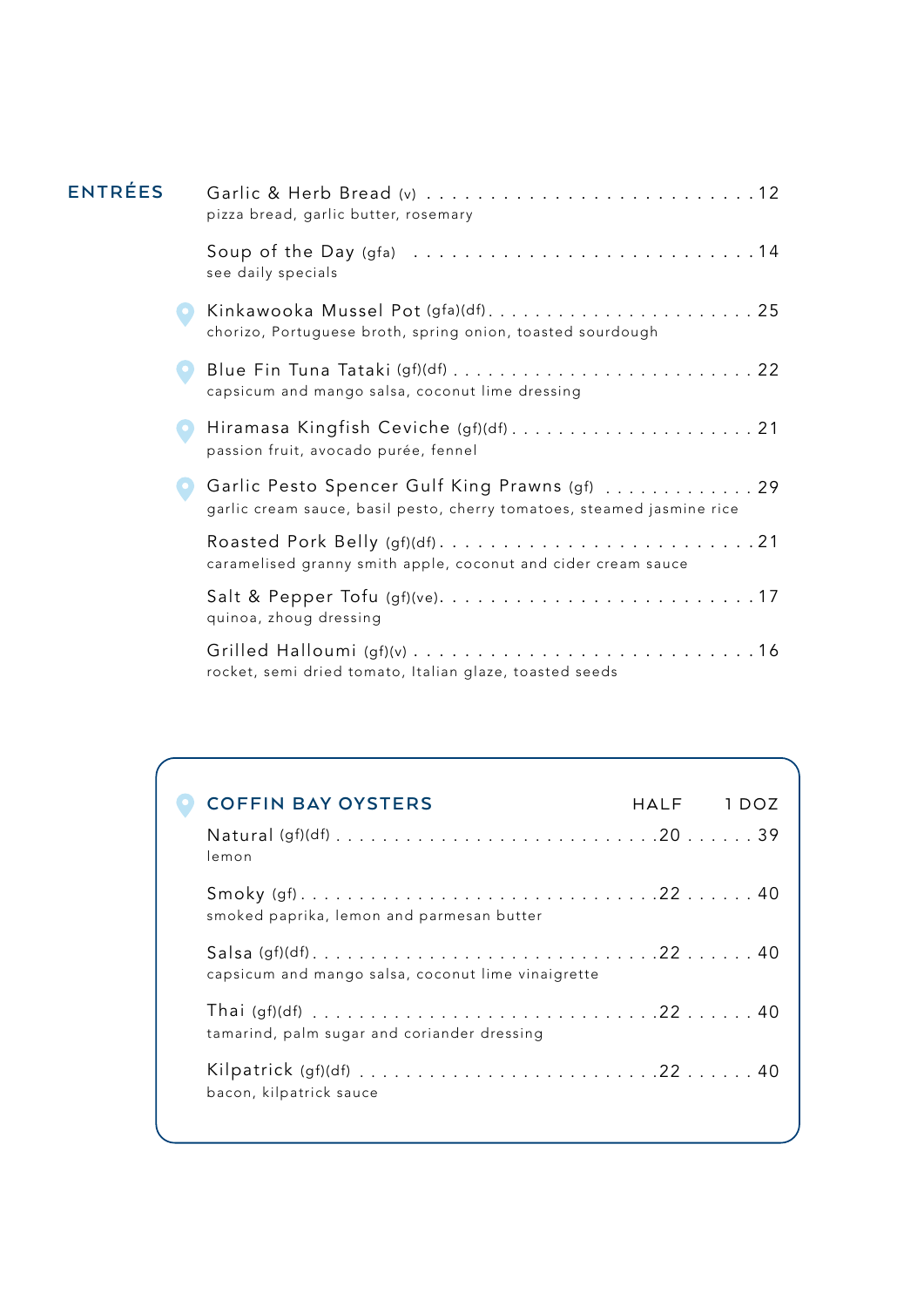| <b>MAINS</b> | turmeric curry sauce, steamed jasmine rice, crispy shallots, bok choy                                                                                                           |  |
|--------------|---------------------------------------------------------------------------------------------------------------------------------------------------------------------------------|--|
|              | King George Whiting $(gfa)(df)$ 44<br>(crumbed, battered or grilled) served with house cut kipfler potato,<br>remoulade, apple, walnut and radicchio salad, lemon herb dressing |  |
|              | Spencer Gulf King prawns, ocean jacket fillets, squid, vongole, mussels,<br>chilli tomato basil sauce, pecorino                                                                 |  |
|              | compressed watermelon and coriander cous cous, squid ink yoghurt                                                                                                                |  |
|              | Massaman Spiced Lamb Shank (gf)(df) 34<br>Bombay potatoes, coriander and cucumber salad                                                                                         |  |
|              | Sous Vide Chicken Breast 32<br>wild mushroom duxelle, gnocchi, soy cream sauce                                                                                                  |  |
|              | sweet potato, zucchini, savoy cabbage, capsicum, romesco sauce,<br>toasted seeds, grilled witlof and pickled fennel salad                                                       |  |
|              |                                                                                                                                                                                 |  |

| <b>GRILL</b> | hokkien noodles, pineapple salsa, char siu glaze                                    |
|--------------|-------------------------------------------------------------------------------------|
|              | black garlic mashed potato, sautéed vegetable and tomato medley                     |
|              | black garlic mashed potato, sautéed vegetable and tomato medley                     |
|              | <b>SAUCES</b><br>gravy (df), diane, pepper, mushroom, garlic cream 2.5              |
|              | Seafood (gf)<br>Spencer Gulf King prawn, squid, Kinkawooka mussels, garlic cream 14 |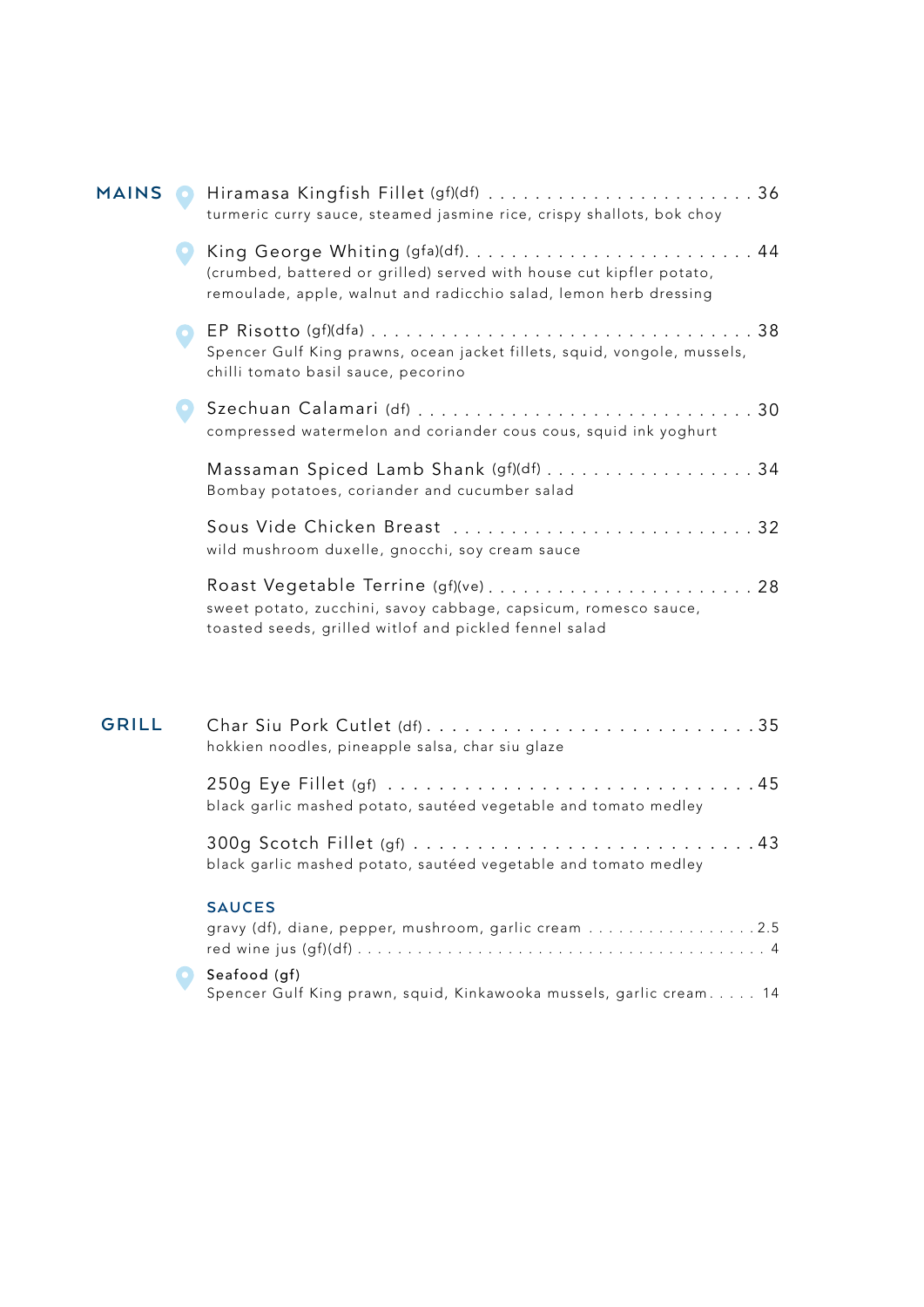## **PORT LINCOLN HOTEL SEAFOOD PLATTER**

King George whiting (crumbed or battered or grilled), steamed blue swimmer crab, Coffin Bay oysters (natural or kilpatrick), salt and pepper squid, Spencer Gulf King prawns, blue fin tuna tataki, crumbed ocean jacket, Kinkawooka mussels, half shell scallops, chips, garden salad, honey mustard dressing

| <b>SIDES</b> | tomato sauce                          |
|--------------|---------------------------------------|
|              | aioli                                 |
|              | honey mustard                         |
|              | butter                                |
|              | lemon garlic butter, roasted almonds  |
|              | sweet soy sauce, typhoon garlic, nori |